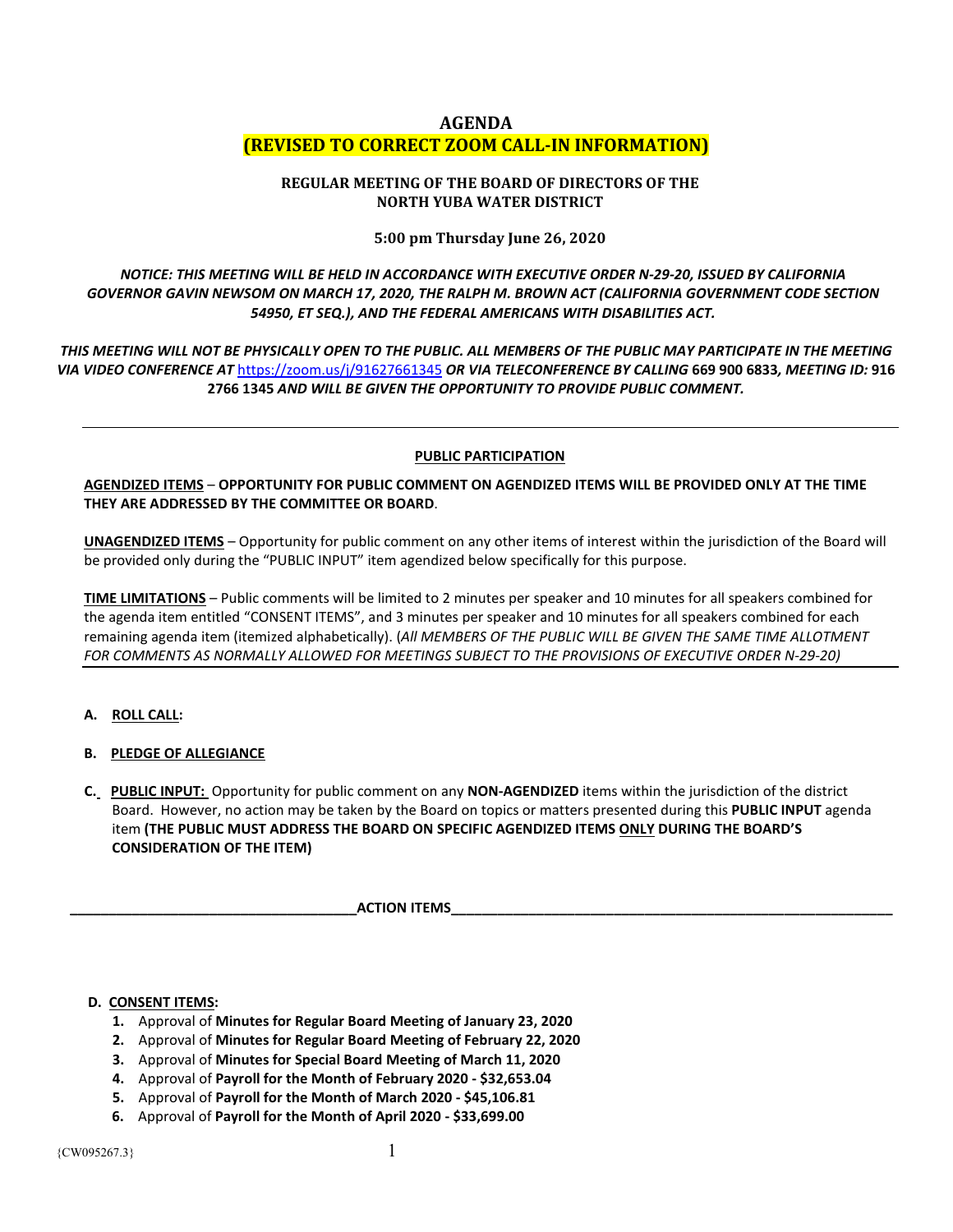- **7.** Approval of **Payroll for the Month of May 2020 - \$ 32,980.67**
- **8.** Approval of **Bills for the Month of February 2020 - \$87,277.26**
- **9.** Approval of **Bills for the Month of March 2020 - \$103,387.39**
- **10.** Approval of **Bills for the Month of April 2020 - \$99,363.29**
- **11.** Approval of **Bills for the Month of May 2020 - \$105,364.96**
- **E. FINANCIAL MANAGER'S REPORT:**

1. Review of Cash on Hand and Income Statements for the period ending **May 31, 2020**

 **F. ANNUAL AUDIT REPORT for 2018/2019:** John Blomberg, of Blomberg & Griffin will present the Financial Statements And Independent Auditor's Report for 2018/2019.

### **G. BUDGET 2020-21**

**H**. **RESOLUTION # 20-746:** Resolution of the North Yuba Water District Board of Directors revising the regular meeting schedule.

DISCUSSION/REPORTS

## **K. GENERAL MANAGERS REPORT**

1. Operations Memorandum

#### **L. DIRECTORS INPUT:**

Directors may make brief announcements or reports for the purpose of providing information to the public or staff, or to schedule a matter for a future meeting. The Board cannot take action on any matter not on the agenda and will refrain from entering into discussion that would constitute action, direction or policy, until the matter is placed on the agenda of a properly publicized and convened Board meeting.

1. Consideration of agenda items for the next meeting. Items must be requested in accordance with the District's  *POLICY FOR AGENDIZING ITEMS FOR BOARD MEETINGS.*

## **M. CLOSED SESSION:**

- 1. Conference with Legal Counsel Existing Litigation (Government Code section 54956.9) Name of Case: *Gretchen Flohr v. North Yuba Water District.,* Case No. CVPT 19-00503
- 2. Conference with Legal Counsel Existing Litigation (Government Code section 54956.9) Name of case: Charles Sharp v. North Yuba Water District, et al. (Yuba County Superior Court case no. CVPT20-00386)